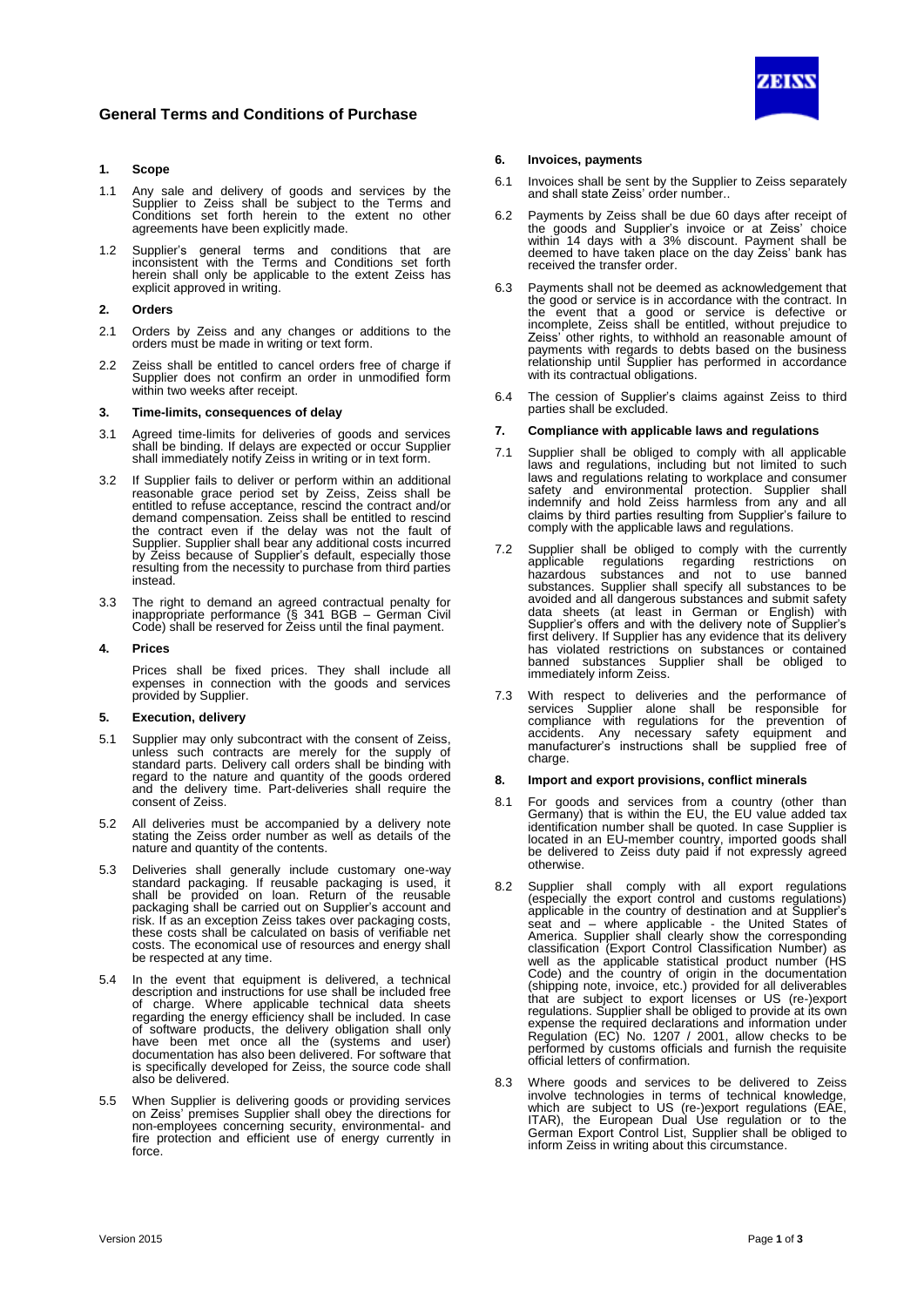

# **General Terms and Conditions of Purchase**

8.4 Supplier has implemented reasonable measures to ensure that its goods and services are in compliance with the requirements for use of so-called conflict minerals (e.g. tantalum, tungsten, tin or gold) under Section 1502 of the Dodd-Frank Act; the materials Supplier delivers to Zeiss shall not contain conflict minerals that directly or indirectly finance or benefit armed groups in the Democratic Republic of the Congo or adjoining countries.

### **9. Passage of risk, acceptance, title**

- 9.1 Irrespective of the agreed price terms the risk passes to Zeiss in case of delivery without installation or assembly upon receipt at the delivery address provided by Zeiss and in the event of delivery with installation or assembly upon successful completion of the acceptance by Zeiss. Commissioning or use shall not replace the declaration of acceptance by Zeiss.
- 9.2 Zeiss shall acquire property of the delivered goods after payment. Any elongated or extended retention of title shall be excluded.

#### **10. Obligation to examine goods and notification of defects, expenses**

- 10.1 Examination of incoming goods will take place with regards to obvious defects. Hidden defects will be notified as soon as they are detected according to the circumstances of the orderly course of business. Supplier waives the objection of delayed notification for all defects notified to Supplier within 14 days after detection.
- 10.2 If Zeiss returns defective goods to Supplier Zeiss shall be entitled to debit back to Supplier the invoice amount paid plus a lump sum for expenses of 5% of the price of the defective goods. Zeiss reserves the right to proof higher expenses. Supplier's right to proof lower or no expenses shall be reserved.

### **11. Warranty of defects of quality and title**

- 11.1 Defective deliveries must be replaced immediately by deliveries that are free from defect, and faulty services must be repeated faultlessly. In the event of development or design engineering defects Zeiss shall be entitled to immediately assert the rights provided for under section 11.3.
- 11.2 Supplier shall require the consent by Zeiss to repair defective goods or services. Supplier shall bear the risk of loss during the time in which the good or service to be delivered is not in the possession of Zeiss.
- 11.3 If Supplier fails to remedy the defect within an additional reasonable period of grace that Zeiss has set Zeiss shall be entitled at its own discretion to rescind the contract or reduce remuneration and additionally in either case to demand compensation of damages.
- 11.4 In urgent cases (especially where operating safety is in jeopardy or for the purposes of preventing an exceptionally high damage or loss), for the removal of insignificant defects and in the event that Supplier is in default of remedying a defect, Zeiss shall be entitled, after notifying Supplier and after a reasonably short period of grace has expired, to remedy the defect and any resultant damage or loss by itselve or through third parties at Supplier's expense. This shall also apply if Supplier delivers the good or service late and Zeiss has to remedy defects immediately so that Zeiss does not miss its own delivery deadlines.
- 11.5 The period of limitation for claims for defects of quality and defects of title shall be 36 months as from the passage of risk in accordance with section 9.1. The expiry of the period of limitation shall be suspended from the date of notification of defects until Zeiss' claim for defects has been fulfilled.
- 11.6 If Supplier has to deliver or perform in accordance with Zeiss' plans, graphs or other specific demands, Supplier expressly guarantees the conformity with Zeiss' demands. If delivery or performance deviates from the

demands Zeiss shall immediately have the rights under section 11.3.

11.7 Zeiss' statutory rights shall in any case be reserved.

### **12. Repeated default**

If, after receipt of a warning letter by Zeiss, Supplier is again late in supplying essentially identical or similar goods or services, or such goods or services are again defective, Zeiss shall immediately be entitled to rescind the contract. In this case Zeiss shall be entitled to rescind contracts with regards to future delivery of goods and services on basis of this or another contractual relationship, too.

### **13. Indemnification in the event of defects**

Supplier shall indemnify Zeiss against all claims raised against Zeiss by third parties –for whatever legal reason– due to a defect of quality or title or another defect of a product delivered by Supplier and shall also reimburse Zeiss' expenses necessary for the defense against the claims.

### **14. Technical documentation, tools, means of production**

- 14.1 All technical documents, tools, in-house standard sheets, means of production, etc., that Zeiss provides shall remain the property of Zeiss; all trademark, copyright or other property rights shall remain with Zeiss. They, together with all duplicates that Supplier may have been made, must automatically be returned to Zeiss as soon as the order has been executed. Supplier shall not be entitled to assert a right of retention in this respect. Supplier may only use the said objects to execute the order. Supplier may not pass them on, or make them otherwise accessible, to unauthorized third parties. The said objects may only be duplicated in so far as it is necessary for the execution of the order.
- 14.2 In the event that Supplier wholly or partly creates the objects mentioned in sentence 1 of section 14.1 for Zeiss at the expense of Zeiss, section 14.1 shall apply accordingly. Zeiss shall own the objects on a pro rata basis according to its share of the costs of manufacture, and Supplier shall keep these objects safe for Zeiss free of charge; Zeiss may, at any time, acquire Supplier's rights in respect of the object by compensating for expenses that have not yet been amortized and reclaim the object.
- 14.3 Supplier shall be obliged to service and maintain the aforementioned objects as well as to mend defects caused by normal wear and tear at its expense. If Supplier, in order to execute the order, after prior consultation with Zeiss at the cost of Zeiss subcontracts the production of samples and tools to a third party Supplier shall cede to Zeiss Supplier's claims for cession of property in those tools and samples against the subcontractor.

### **15. Provision of materials**

- 15.1 Materials that Zeiss provides shall remain the property of Zeiss. Supplier shall store them free of charge with due care and diligence. Supplier shall keep them separate from its property and mark them as the property of Zeiss. They may only be used to implement the order for Zeiss.
- 15.2 In the event that Supplier processes or transforms the materials provided, this shall be done for Zeiss. Zeiss shall become the direct owner of the resulting new objects. If the materials provided only constitute a part of the new objects Zeiss shall be entitled to ownership of the new objects on a pro rata basis according to the value of the materials provided and contained therein.

### **16. Confidentiality**

16.1 Supplier shall be obliged to handle confidential and not pass on to third parties all non-evident commercial and technical data that Supplier becomes known to through the business relationship with Zeiss.